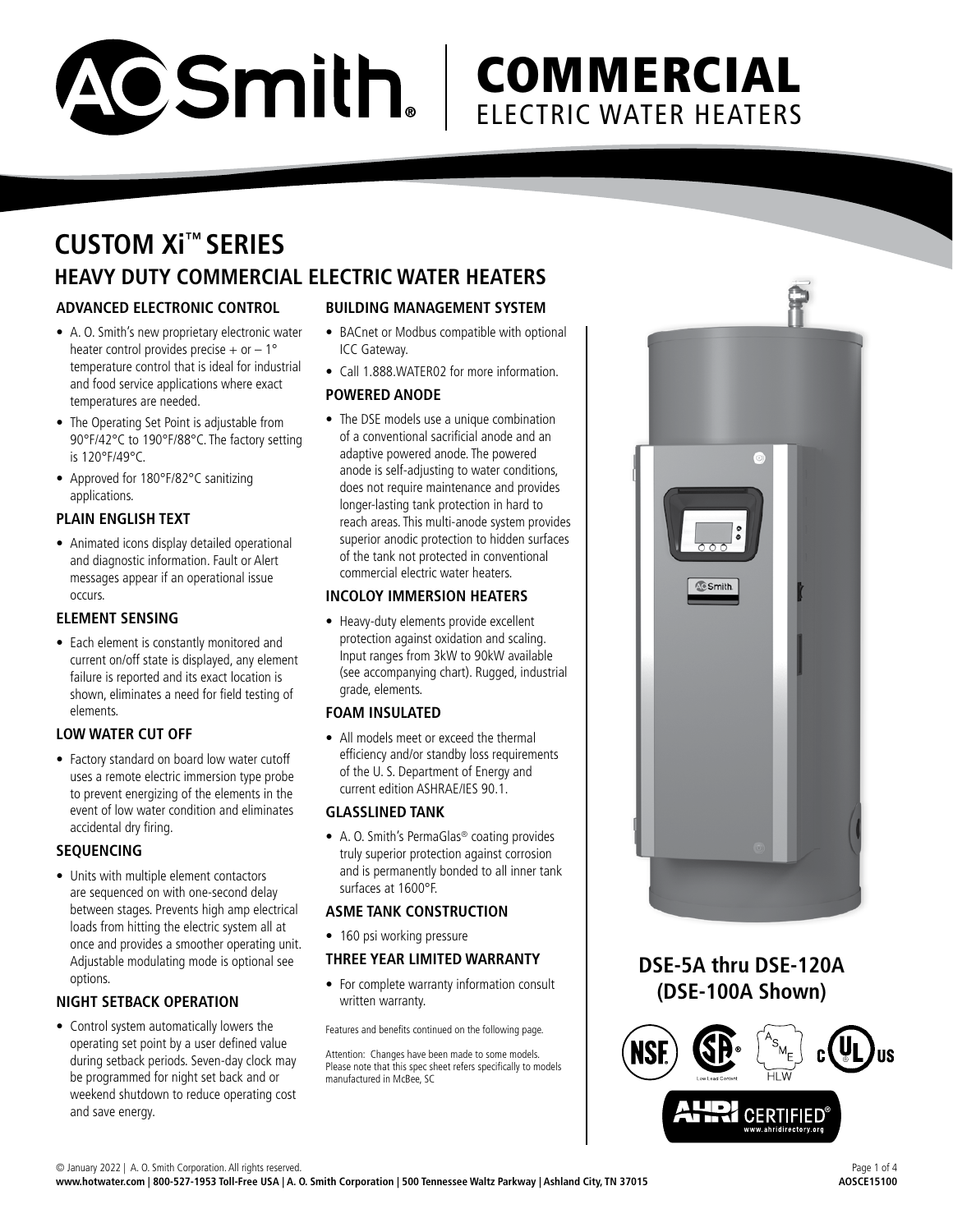

# **FEATURES AND BENEFITS (CONTINUED)**

# **STANDARD VOLTAGES**

• 208, 240 and 480 volt single and three phase. All 208 and 240 volt at 24kW and below are supplied phase convertible (single to three and vice versa). 277 volt single phase also available. Consult factory for 120 volt power circuit availability.

## **TERMINAL BLOCK**

• To accept copper or aluminum leads (on units with more than one contactor).

#### **120 VOLT CONTROL CIRCUIT**

• Powered by fused transformer.

#### **MAGNETIC CONTACTORS**

• Heavy-duty UL rated for 100,000 cycles.

# 3/4 NPT **OUTLET** 3/4 NPT RELIEF **VALVE OPENING INLET C** C  $\circ$ **FIELD WIRE ENTRANCE** B **HINGED ACCESS** A **DOOR** 3/4 NPT INLET ח 5 THRU 50 MODELS

# **COMMERCIAL** ELECTRIC WATER HEATERS

# **POWER CIRCUIT FUSING (120 AMP CURRENT DRAW AND ABOVE)**

• Meets National Electric Code and UL requirements that water heaters must have internal fusing when current draw exceeds 120 amps.

# **SIMPLIFIED CIRCUITRY, COLOR-CODED FOR EASE OF SERVICE HINGED CONTROL COMPARTMENT DOOR CSA CERTIFIED AND ASME RATED T&P RELIEF VALVE**



# **ROUGH-IN DIMENSIONS**

| <b>Model Number</b> | <b>Tank Capacity</b> |        | <b>Maximum</b> |          | <b>Approx. Shipping Weight</b> |         |           |      |       |
|---------------------|----------------------|--------|----------------|----------|--------------------------------|---------|-----------|------|-------|
|                     | <b>Gallons</b>       | Litres | kW Input       | A        | B                              |         | D         | lbs. | Kg.   |
| DSE-5A              |                      | 19     |                | $22$ in  | $16$ in                        | 24 in   | 4.25 in   | 82   | 37.2  |
| <b>DSE-10A</b>      | 10                   | 38     | b              | 28.13 in | $18$ in                        | $26$ in | 5.25 in   | 116  | 48.1  |
| <b>DSE-20A</b>      | 20                   | 76     | 18             | 31.75 in | $22$ in                        | 28 in   | 5.75 in   | 145  | 65.7  |
| DSE-30A**           | 30                   | 114    | 24             | 43.25 in | $22$ in                        | $28$ in | 5.75 in   | 218  | 98.9  |
| DSE-40A**           | 40                   | 151    | $36*$          | 54.75 in | $22$ in                        | $28$ in | 5.75 in   | 245  | 111.1 |
| <b>DSE-50A**</b>    | 50                   | 189    | 90             | 66.19 in | $22$ in                        | 28 in   | 5.75 in   | 291  | 132.0 |
| DSE-65A**           | 65                   | 246    | 90             | 57.25 in | 26.5 in                        | 32.5 in | 11.38 in  | 344  | 156.0 |
| DSE-80A**           | 80                   | 303    | 90             | 58.13 in | $28$ in                        | 35 in   | $12.5$ in | 406  | 184.2 |
| DSE-100A**          | 100                  | 379    | 90             | 70.25 in | 28 in                          | 35 in   | 12.5 in   | 419  | 190.1 |
| DSE-120A**          | 120                  | 450    | 90             | 70.25 in | 30.13 in                       | 37 in   | 12.5 in   | 453  | 205.5 |

\*\*30-120 gallon models not available below 12.3KW.

Some 40 gallon models may require the larger control box, depending on the electrical configuration.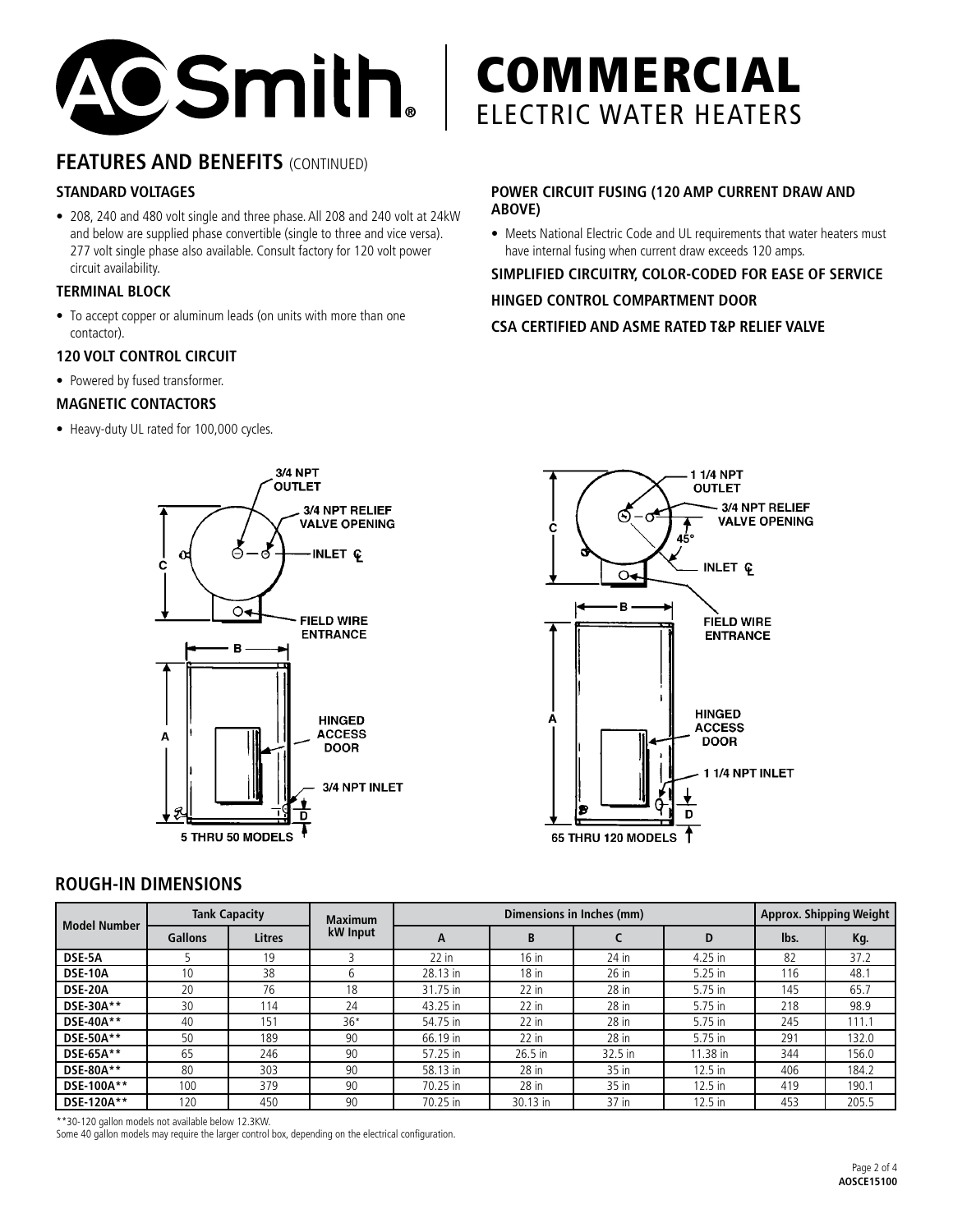

# **COMMERCIAL** ELECTRIC WATER HEATERS

# **RECOVERY CAPACITIES**

| GPH recoveries at list temperature rise |              |      |     |                                   |           |           |           |           |     |     |     |     |                                                                |
|-----------------------------------------|--------------|------|-----|-----------------------------------|-----------|-----------|-----------|-----------|-----|-----|-----|-----|----------------------------------------------------------------|
| <b>Standard</b><br><b>kW</b> Input      | BTU/<br>Hour |      |     | 30°F Rise   40°F Rise   50°F Rise | 60°F Rise | 70°F Rise | 80°F Rise | 90°F Rise |     |     |     |     | 100°F Rise   110°F Rise   120°F Rise   130°F Rise   140°F Rise |
| 3                                       | 10,239       | 41   | 31  | 24                                | 20        | 17        | 15        | 13        | 12  |     | 10  | 10  | 9                                                              |
| 6                                       | 20,478       | 82   | 62  | 49                                | 41        | 35        | 31        | 27        | 25  | 22  | 21  | 19  | 18                                                             |
| 9                                       | 30,717       | 123  | 92  | 74                                | 62        | 53        | 46        | 41        | 37  | 34  | 31  | 28  | 26                                                             |
| 12.3                                    | 41.968       | 166  | 125 | 100                               | 83        | 71        | 62        | 55        | 50  | 45  | 42  | 38  | 36                                                             |
| 15                                      | 51,195       | 205  | 154 | 123                               | 102       | 88        | 88        | 68        | 61  | 56  | 51  | 47  | 44                                                             |
| 18                                      | 61,434       | 246  | 184 | 148                               | 123       | 105       | 92        | 82        | 74  | 67  | 62  | 57  | 53                                                             |
| 24                                      | 81,912       | 328  | 246 | 197                               | 164       | 140       | 123       | 109       | 98  | 90  | 82  | 76  | 70                                                             |
| 30                                      | 102,390      | 410  | 308 | 246                               | 205       | 176       | 154       | 137       | 123 | 112 | 103 | 95  | 88                                                             |
| 36                                      | 122,868      | 492  | 369 | 295                               | 246       | 211       | 184       | 164       | 148 | 134 | 123 | 113 | 105                                                            |
| 45                                      | 153.585      | 615  | 461 | 369                               | 307       | 263       | 230       | 205       | 184 | 168 | 154 | 142 | 132                                                            |
| 54                                      | 184,302      | 738  | 554 | 443                               | 359       | 316       | 277       | 246       | 221 | 201 | 185 | 170 | 158                                                            |
| 60                                      | 204.780      | 819  | 615 | 492                               | 410       | 351       | 307       | 273       | 246 | 223 | 205 | 189 | 176                                                            |
| 75                                      | 255.975      | 1025 | 768 | 615                               | 512       | 439       | 384       | 341       | 307 | 279 | 256 | 236 | 219                                                            |
| 90                                      | 307,170      | 229  | 922 | 738                               | 615       | 527       | 461       | 410       | 369 | 335 | 307 | 284 | 263                                                            |

# **STANDARD kW INPUTS AND AMPERAGE**

| <b>Standard kW</b><br>Ratings | <b>Immersion</b><br>Heaters*** |         | Number of 50A<br><b>Contactors</b> |                |      | <b>Full Load Current in Amperes</b> |             |             |       |                    |       |      |
|-------------------------------|--------------------------------|---------|------------------------------------|----------------|------|-------------------------------------|-------------|-------------|-------|--------------------|-------|------|
|                               | No. of                         | Wattage | <b>208V</b>                        | <b>240V</b>    | 480V | <b>Single Phase</b>                 |             |             |       | <b>Three Phase</b> |       |      |
|                               |                                |         |                                    |                |      | <b>208V</b>                         | <b>240V</b> | <b>277V</b> | 480V  | <b>208V</b>        | 240V  | 480V |
| 3                             |                                | 3,000   | ٠                                  |                | 1    | 14.4                                | 12.5        | 10.8        | 6.3   | 8.3                | 7.2   | 3.6  |
| 6                             |                                | 6,000   |                                    |                |      | 28.8                                | 25          | 21.2        | 12.5  | 16.7               | 14.4  | 7.2  |
| 9                             |                                | 9,000   |                                    |                |      | 43.3                                | 37.5        | 32.5        | 18.8  | 25                 | 21.7  | 10.8 |
| 12.3                          |                                | 12,300  |                                    |                |      | 59.1                                | 51.3        | 44.4        | 25.6  | 34.2               | 29.6  | 14.8 |
| 15                            |                                | 15,000  |                                    |                |      | 72.1                                | 62.5        | 54.2        | 31.3  | 41.6               | 36.1  | 18   |
| 18                            | $*_{1}$                        | 18,000  | $\overline{2}$                     | $\overline{2}$ |      | 86.5                                | 75          | 65          | 37.5  | 50                 | 43.3  | 21.7 |
| 24                            | $\overline{2}$                 | 12,000  |                                    |                |      | 115.4                               | 100         | 86.6        | 50    | 66.6               | 57.7  | 28.9 |
| 30                            | 2                              | 15.000  |                                    |                |      | 144.2                               | 125         | 108.3       | 62.5  | 83.3               | 72.2  | 36.1 |
| 36                            | $*_{2}$                        | 18,000  | 3                                  | 3              | 2    | 173.1                               | 150         | 130         | 75    | 99.9               | 86.6  | 43.3 |
| 45                            | 3                              | 15.000  |                                    |                |      | 216.3                               | 187.5       | 162.5       | 93.8  | 124.9              | 108.3 | 54.1 |
| 54                            | 3                              | 18.000  |                                    |                |      | N/A                                 | 225         | 194.9       | 112.5 | 149.9              | 129.9 | 65   |
| 60                            | 4                              | 15,000  | 4                                  | 4              |      | N/A                                 | 250         | 216.6       | 125   | 166.7              | 145   | 72   |
| 75                            | 5                              | 15,000  |                                    | 5              | 3    | N/A                                 | N/A         | N/A         | 156   | 208.4              | 181   | 90   |
| 90                            | 5                              | 18,000  | 5                                  |                |      | N/A                                 | N/A         | N/A         | 188   | 250                | 217   | 108  |

\* 208V models use one additional immersion heater.

\*\*\* Each immersion heater contains three electric elements.

Not available in 208 single phase for for 54 and 60 kW models.